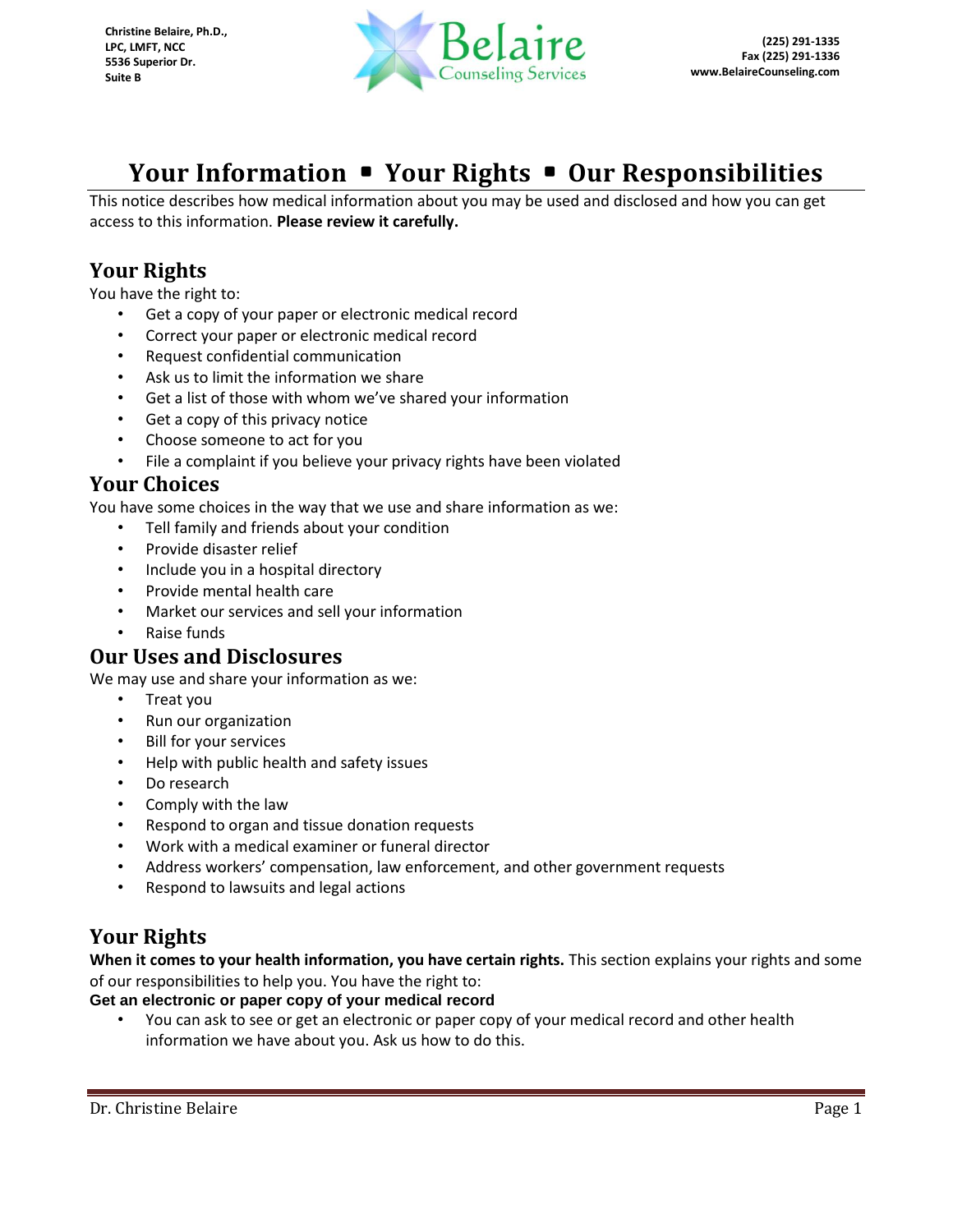**Christine Belaire, Ph.D., LPC, LMFT, NCC Suite B**



• We will provide a copy or a summary of your health information, usually within 30 days of your request. We may charge a reasonable, cost-based fee.

#### **Ask us to correct your medical record**

- You can ask us to correct health information about you that you think is incorrect or incomplete. Ask us how to do this.
- We may say "no" to your request, but we'll tell you why in writing within 60 days.

#### **Request confidential communications**

- You can ask us to contact you in a specific way (for example, home or office phone) or to send mail to a different address.
- We will say "yes" to all reasonable requests.

#### **Ask us to limit what we use or share**

- You can ask us not to use or share certain health information for treatment, payment, or our operations. We are not required to agree to your request, and we may say "no" if it would affect your care.
- If you pay for a service or health care item out-of-pocket in full, you can ask us not to share that information for the purpose of payment or our operations with your health insurer. We will say "yes" unless a law requires us to share that information.

#### **Get a list of those with whom we've shared information**

- You can ask for a list (accounting) of the times we've shared your health information for six years prior to the date you ask, who we shared it with, and why.
- We will include all the disclosures except for those about treatment, payment, and health care operations, and certain other disclosures (such as any you asked us to make). We'll provide one accounting a year for free but will charge a reasonable, cost-based fee if you ask for another one within 12 months.

#### **Get a copy of this privacy notice**

You can ask for a paper copy of this notice at any time, even if you have agreed to receive the notice electronically. We will provide you with a paper copy promptly.

#### **Choose someone to act for you**

- If you have given someone medical power of attorney or if someone is your legal guardian, that person can exercise your rights and make choices about your health information.
- We will make sure the person has this authority and can act for you before we take any action.

#### **File a complaint if you feel your rights are violated**

- You can complain if you feel we have violated your rights by contacting us using the information on page 1.
- You can file a complaint with the U.S. Department of Health and Human Services Office for Civil Rights by sending a letter to 200 Independence Avenue, S.W., Washington, D.C. 20201, calling 1-877-696- 6775, or visiting **www.hhs.gov/ocr/privacy/hipaa/complaints/.**
- We will not retaliate against you for filing a complaint.

# **Your Choices**

**For certain health information, you can tell us your choices about what we share.** If you have a clear preference for how we share your information in the situations described below, talk to us. Tell us what you want us to do, and we will follow your instructions.

In these cases, you have both the right and choice to tell us to:

• Share information with your family, close friends, or others involved in your care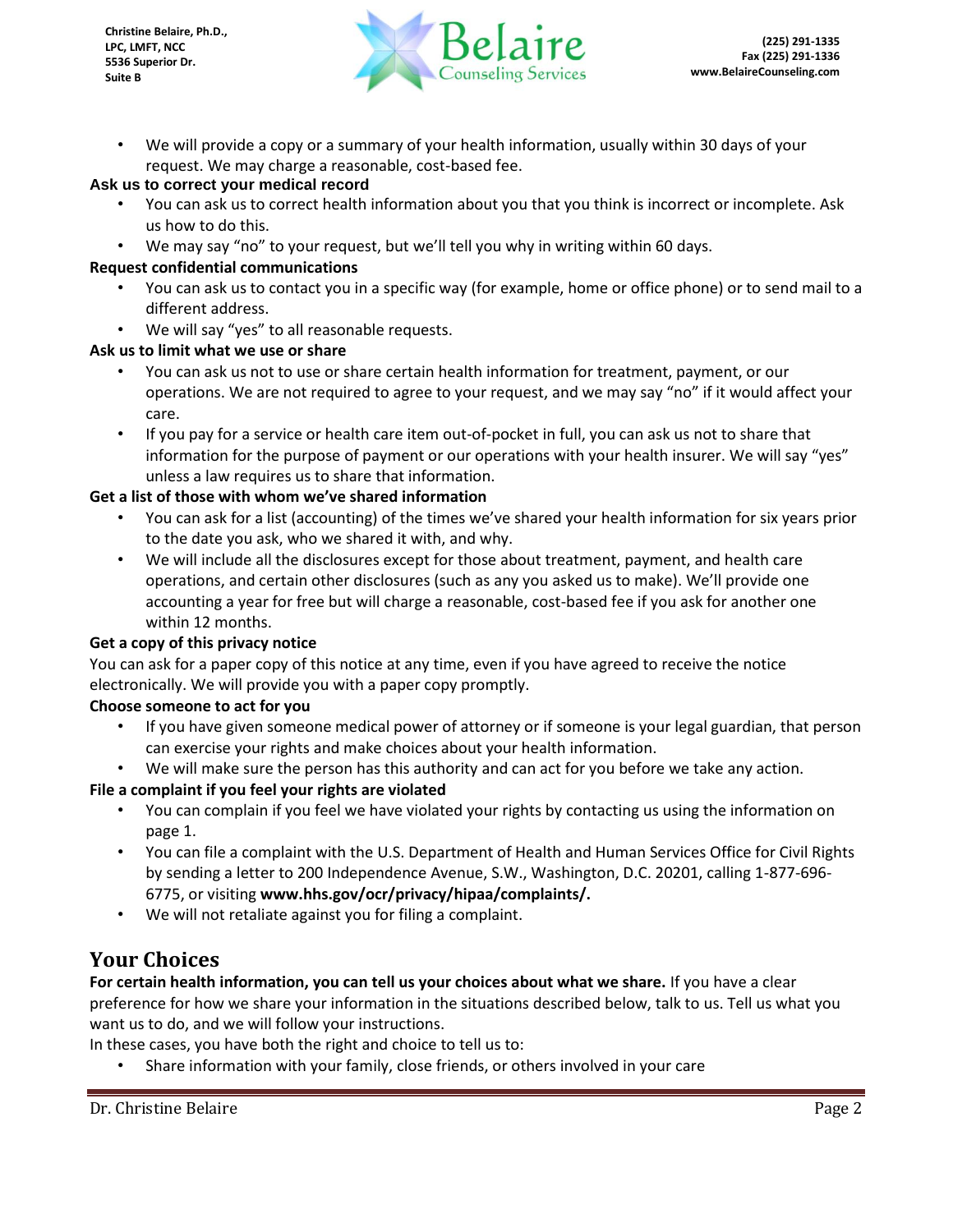

- Share information in a disaster relief situation
- Include your information in a hospital directory

*If you are not able to tell us your preference, for example if you are unconscious, we may go ahead and share your information if we believe it is in your best interest. We may also share your information when needed to lessen a serious and imminent threat to health or safety.*

In these cases we never share your information unless you give us written permission:

- Marketing purposes
- Sale of your information
- Most sharing of psychotherapy notes

In the case of fundraising:

• We may contact you for fundraising efforts, but you can tell us not to contact you again.

# **Our Uses and Disclosures**

### **How do we typically use or share your health information?**

We typically use or share your health information in the following ways.

#### **Treat you**

We can use your health information and share it with other professionals who are treating you. *Example: A doctor treating you for an injury asks another doctor about your overall health condition.*

#### **Run our organization**

We can use and share your health information to run our practice, improve your care, and contact you when necessary.

*Example: We use health information about you to manage your treatment and services.* 

#### **Bill for your services**

We can use and share your health information to bill and get payment from health plans or other entities. *Example: We give information about you to your health insurance plan so it will pay for your services.* 

### **How else can we use or share your health information?**

We are allowed or required to share your information in other ways – usually in ways that contribute to the public good, such as public health and research. We have to meet many conditions in the law before we can share your information for these purposes.

For more information see: [www.hhs.gov/ocr/privacy/hipaa/understanding/consumers/index.html](http://www.hhs.gov/ocr/privacy/hipaa/understanding/consumers/index.html)**.**

#### **Help with public health and safety issues**

We can share health information about you for certain situations such as:

- Preventing disease
- Helping with product recalls
- Reporting adverse reactions to medications
- Reporting suspected abuse, neglect, or domestic violence
- Preventing or reducing a serious threat to anyone's health or safety

#### **Do research**

We can use or share your information for health research.

#### **Comply with the law**

We will share information about you if state or federal laws require it, including with the Department of Health and Human Services if it wants to see that we're complying with federal privacy law.

#### **Respond to organ and tissue donation requests**

We can share health information about you with organ procurement organizations.